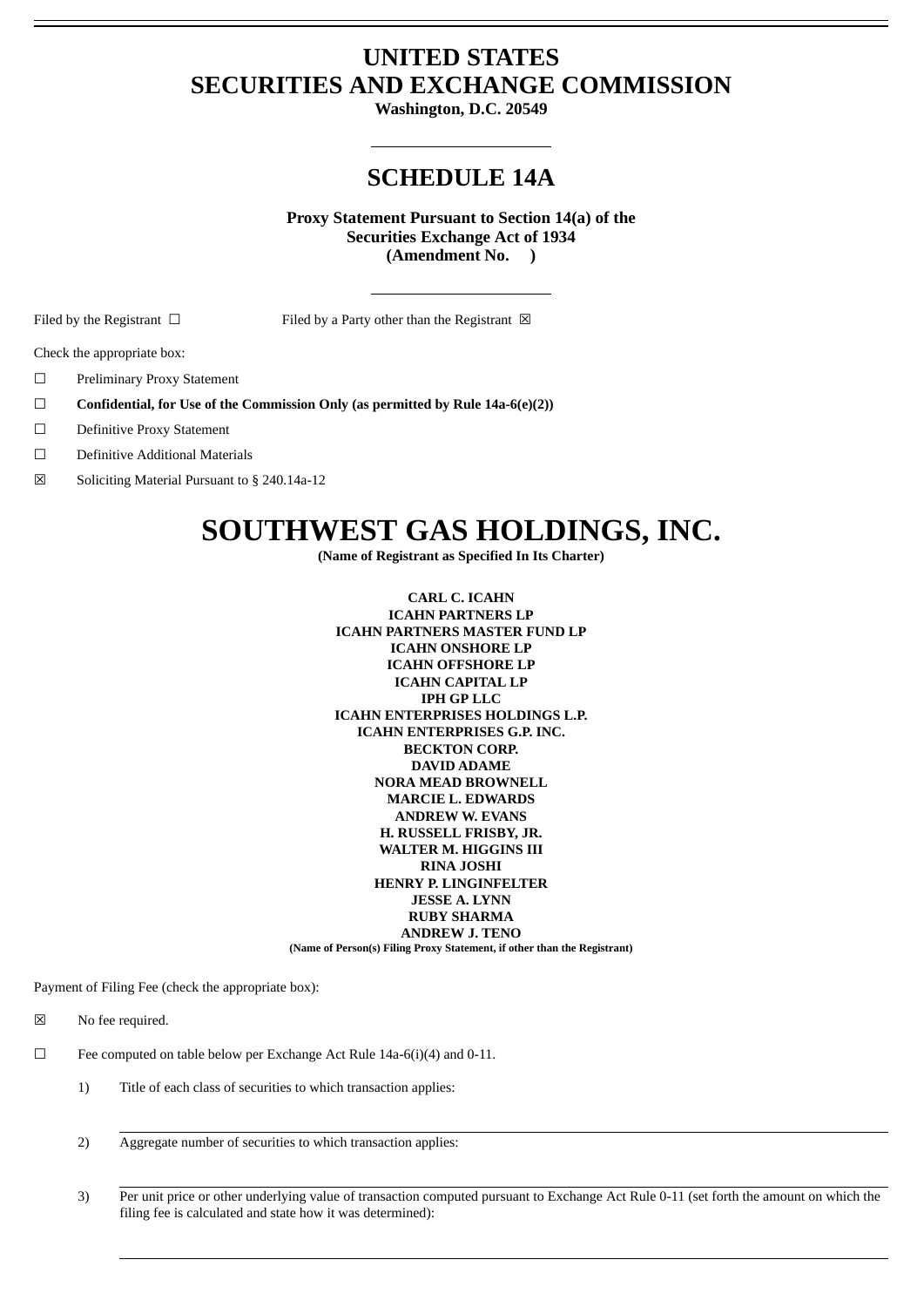4) Proposed maximum aggregate value of transaction:

5) Total fee paid: ☐ Fee paid previously with preliminary materials. ☐ Check box if any part of the fee is offset as provided by Exchange Act Rule 0-11(a)(2) and identify the filing for which the offsetting fee was paid previously. Identify the previous filing by registration statement number, or the Form or Schedule and the date of its filing. 1) Amount Previously Paid: 2) Form, Schedule or Registration Statement No.: 3) Filing Party: 4) Date Filed: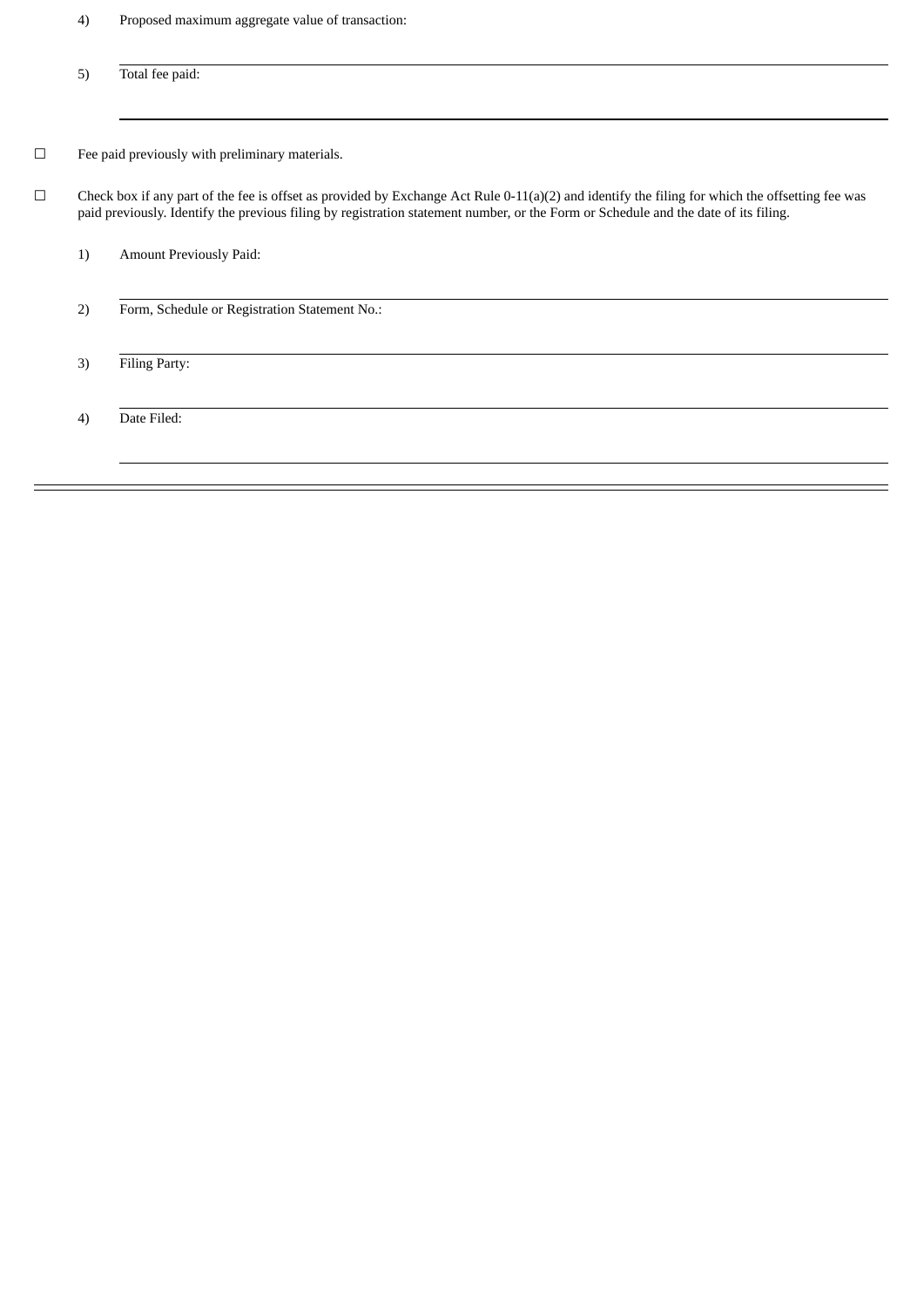On January 26, 2022, Carl C. Icahn and affiliated entities issued a press release regarding Southwest Gas Holdings, Inc., a copy of which is filed herewith as Exhibit 1, and a letter to stockholders of Southwest Gas Holdings, Inc., a copy of which is filed herewith as Exhibit 2.

SECURITY HOLDERS ARE ADVISED TO READ THE PROXY STATEMENT AND OTHER DOCUMENTS RELATED TO THE SOLICITATION OF PROXIES BY CARL C. ICAHN AND HIS AFFILIATES FROM THE STOCKHOLDERS OF SOUTHWEST GAS HOLDINGS, INC. FOR USE AT ITS 2022 ANNUAL MEETING OF STOCKHOLDERS WHEN THEY BECOME AVAILABLE BECAUSE THEY WILL CONTAIN IMPORTANT INFORMATION, INCLUDING INFORMATION RELATING TO THE PARTICIPANTS IN SUCH PROXY SOLICITATION. WHEN COMPLETED, A DEFINITIVE PROXY STATEMENT AND A FORM OF PROXY WILL BE MAILED TO STOCKHOLDERS OF SOUTHWEST GAS HOLDINGS, INC. AND WILL ALSO BE AVAILABLE AT NO CHARGE AT THE SECURITIES AND EXCHANGE COMMISSION'S WEBSITE AT HTTP://WWW.SEC.GOV. INFORMATION RELATING TO THE PARTICIPANTS IN SUCH PROXY SOLICITATION IS CONTAINED IN THE SCHEDULE 14A FILED BY CARL C. ICAHN AND HIS AFFILIATES WITH THE SECURITIES AND EXCHANGE COMMISSION ON DECEMBER 15, 2021.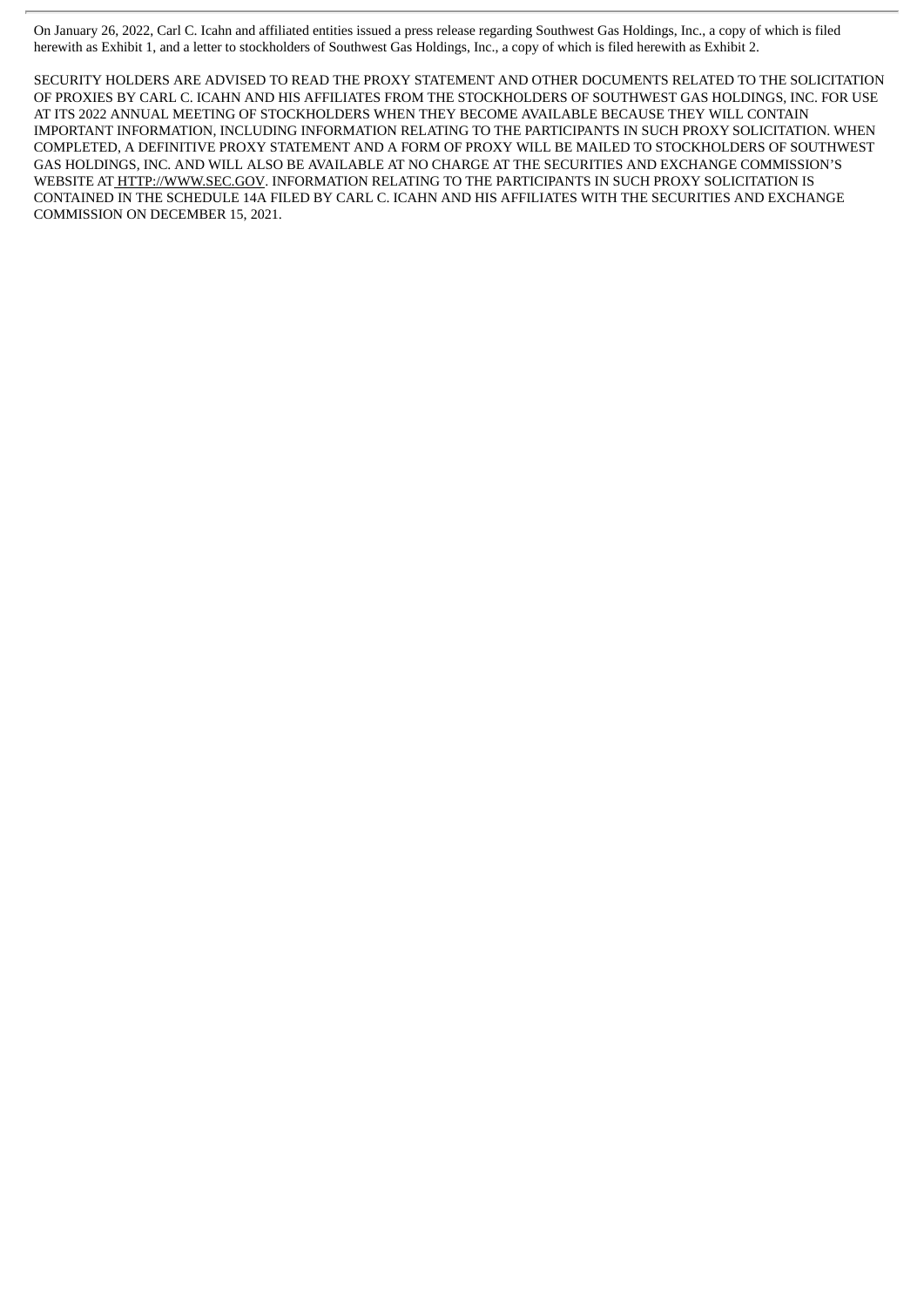#### **Icahn Enterprises Announces Extension and Amendment of Southwest Gas Tender Offer**

Sunny Isles Beach, Florida – January 26, 2022 – IEP Utility Holdings LLC, an affiliate of Icahn Enterprises L.P. (the "Offeror"), announced that it has extended the expiration date of its tender offer (the "Offer") to purchase any and all of the issued and outstanding shares of the common stock, par value \$1.00 per share (the "Common Stock"), of Southwest Gas Holdings, Inc., a Delaware corporation (the "Company" or "Southwest Gas"), including the associated rights issued pursuant to the Rights Agreement, dated October 10, 2021 (as it may be amended from time to time, the "Rights Agreement"), between the Company and Equiniti Trust Company, as rights agent, that are issued and outstanding (the "Rights" and, together with the Common Stock, the "Shares"), for \$75.00 per Share in cash, without interest, less any applicable withholding taxes (the "Offer Price"), until 12:00 midnight, New York City time, on Wednesday, February 23, 2022, unless further extended or earlier terminated in the event that a condition to the Offer becomes incapable of being satisfied.

The Offeror also announced that it has amended the structure of the Offer in a manner that it believes allows it to close the Offer prior to obtaining all of the regulatory approvals, thereby eliminating the regulatory approval condition of the Offer. In connection with the closing of the Offer, the Offeror intends to establish an independent Delaware statutory trust based on terms that the Offeror believes will eliminate the requirement to obtain approvals from the regulators in Arizona, California and Nevada prior to the closing of the Offer. Upon the closing of the Offer, if Shares are tendered that would result in the Offeror (and its affiliates) holding more than 24.9% of the Shares, then all of the Shares in excess of 24.9% will be transferred to one or more independent Delaware statutory trusts with each trust being independent of the other trusts and not owning more than 24.9% of all Shares. The trust would be the legal owner of the Shares transferred to such trust and will be subject to instructions in the trust agreement governing the trust. The trust agreements will require that the trustee for each trust vote the Shares held in such trust in the independent trustee's sole and absolute discretion without consultation with the Offeror and its affiliates. The trust agreements, which will limit the number of Shares that the Offeror (and its affiliates) are entitled to vote to a maximum of 24.9% of the Shares, allows the Offeror to close the Offer and accept all Shares that are validly tendered and not withdrawn in the Offer, without first obtaining regulatory approvals that may have otherwise been required if the closing of the Offer results in the Offeror obtaining voting power or control in excess of 24.9% of the Shares.

The Offeror has also amended the Offer to include a condition that a majority of the Icahn slate, which refers to the ten individuals that have been nominated by an affiliate of the Offeror to serve on the board of directors of the Company, are elected and seated as members of the board of directors of the Company at the Southwest Gas 2022 Annual Meeting or at any subsequently called special meeting for such purpose. The Offer continues to be subject to the remaining conditions set forth in Section 14 — "Conditions of the Offer" of the Offer to Purchase. Complete terms and conditions of the tender offer can be found in the Offer to Purchase, the Letter of Transmittal, the Notice of Guaranteed Delivery, the Supplement to the Offer to Purchase, and certain other materials contained in the Offeror's tender offer statement on Schedule TO originally filed with the U.S. Securities and Exchange Commission ("SEC") on October 27, 2021, as amended and as may be further amended from time to time, and are available at www.sec.gov. Except as described in this press release, the terms of the tender offer remain the same as set forth in the Offer to Purchase, the Letter of Transmittal, the Notice of Guaranteed Delivery, and the Supplement to the Offer to Purchase, in each case, as amended.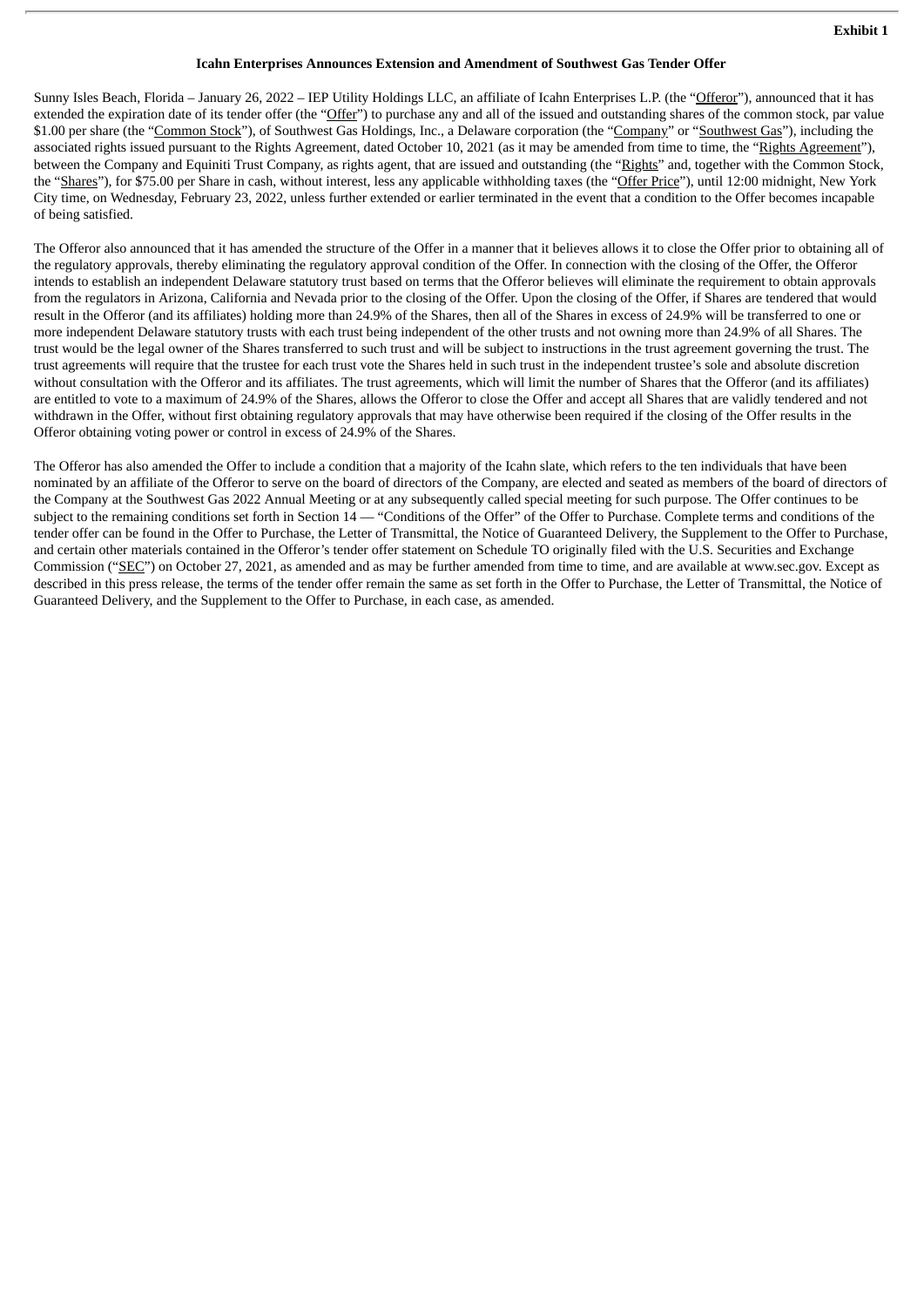Continental Stock Transfer & Trust Company, the depositary for the tender offer, has advised the Offeror that, as of 12:00 p.m., New York City time, on January 26, 2022, a total of approximately 9,443,158 Shares had been validly tendered and not properly withdrawn. Stockholders who have previously validly tendered and not withdrawn their shares do not need to re-tender their shares or take any other action in response to this extension.

Copies of the Offer to Purchase, the related Letter of Transmittal and other materials related to the tender offer may be obtained for free from the information agent, Harkins Kovler, LLC, at (800) 326-5997 (U.S. banks and brokerage firms, please call (212) 468-5380). The depositary for the tender offer is Continental Stock Transfer & Trust Company.

## \*\*\*\*\*

#### **Additional Information and Where to Find It; Participants in the Solicitation and Notice to Investors**

SECURITY HOLDERS ARE ADVISED TO READ THE PROXY STATEMENT AND OTHER DOCUMENTS RELATED TO THE SOLICITATION OF PROXIES BY CARL C. ICAHN AND HIS AFFILIATES FROM THE STOCKHOLDERS OF SOUTHWEST GAS HOLDINGS, INC. ("SOUTHWEST GAS") FOR USE AT THE ANNUAL MEETING OF STOCKHOLDERS OF SOUTHWEST GAS WHEN THEY BECOME AVAILABLE BECAUSE THEY WILL CONTAIN IMPORTANT INFORMATION, INCLUDING INFORMATION RELATING TO THE PARTICIPANTS IN SUCH PROXY SOLICITATION. WHEN COMPLETED, A DEFINITIVE PROXY STATEMENT AND A FORM OF PROXY WILL BE MAILED TO STOCKHOLDERS OF SOUTHWEST GAS AND WILL ALSO BE AVAILABLE AT NO CHARGE AT THE SECURITIES AND EXCHANGE COMMISSION'S ("SEC") WEBSITE AT HTTP://WWW.SEC.GOV. INFORMATION RELATING TO THE PARTICIPANTS IN SUCH PROXY SOLICITATION IS CONTAINED IN THE SCHEDULE 14A FILED BY CARL C. ICAHN AND HIS AFFILIATES WITH THE SECURITES AND EXCHANGE COMMISSION ON DECEMBER 15, 2021. EXCEPT AS OTHERWISE DISCLOSED IN THE SCHEDULE 14A, THE PARTICIPANTS HAVE NO INTEREST IN SOUTHWEST GAS.

THE SOLICITATION DISCUSSED HEREIN RELATES TO THE SOLICITATION OF PROXIES FOR USE AT THE 2022 ANNUAL MEETING OF STOCKHOLDERS OF SOUTHWEST GAS HOLDINGS.

THIS COMMUNICATION IS FOR INFORMATIONAL PURPOSES ONLY AND IS NOT A RECOMMENDATION, AN OFFER TO PURCHASE OR A SOLICITATION OF AN OFFER TO SELL SHARES. IEP UTILITY HOLDINGS LLC, AN AFFILIATE OF ICAHN ENTERPRISES, FILED A TENDER OFFER STATEMENT AND RELATED EXHIBITS WITH THE SEC ON OCTOBER 27, 2021. SOUTHWEST GAS FILED A SOLICITATION/ RECOMMENDATION STATEMENT WITH RESPECT TO THE TENDER OFFER WITH THE SEC ON NOVEMBER 9, 2021. STOCKHOLDERS OF SOUTHWEST GAS ARE STRONGLY ADVISED TO READ THE TENDER OFFER STATEMENT (INCLUDING THE RELATED EXHIBITS) AND THE SOLICITATION/RECOMMENDATION STATEMENT, AS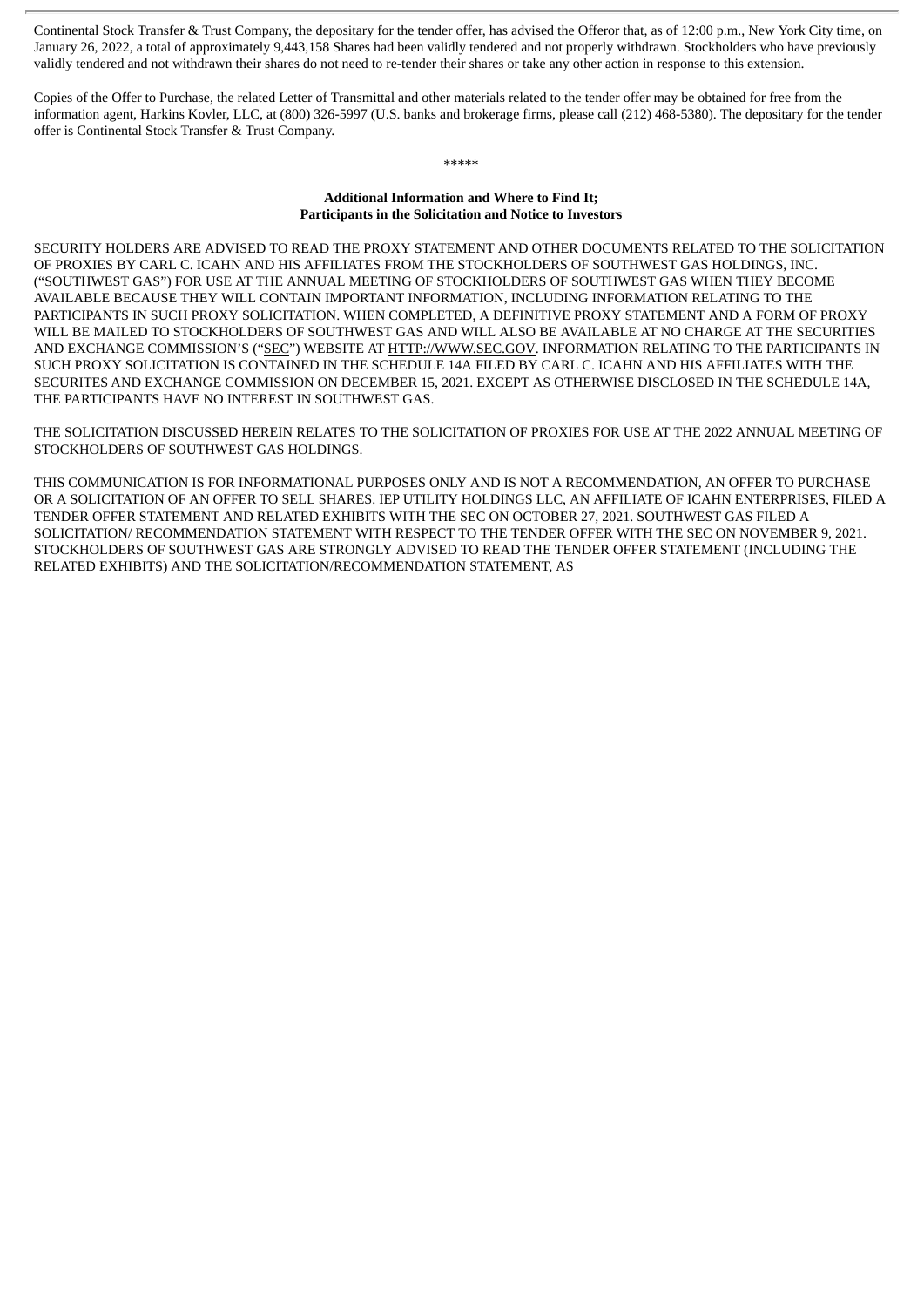THEY MAY BE AMENDED FROM TIME TO TIME, BECAUSE THEY CONTAIN IMPORTANT INFORMATION THAT STOCKHOLDERS SHOULD CONSIDER BEFORE MAKING ANY DECISION REGARDING TENDERING THEIR SHARES. THE TENDER OFFER STATEMENT (INCLUDING THE RELATED EXHIBITS) AND THE SOLICITATION/RECOMMENDATION STATEMENT ARE AVAILABLE AT NO CHARGE ON THE SEC'S WEBSITE AT WWW.SEC.GOV. THE TENDER OFFER STATEMENT AND OTHER DOCUMENTS THAT ARE FILED BY IEP UTLITY HOLDINGS LLC WITH THE SEC WILL BE MADE AVAILABLE TO ALL STOCKHOLDERS OF SOUTHWEST GAS FREE OF CHARGE UPON REQUEST TO THE INFORMATION AGENT FOR THE TENDER OFFER. THE INFORMATION AGENT FOR THE TENDER OFFER IS HARKINS KOVLER, LLC, 3 COLUMBUS CIRCLE, 15TH FLOOR, NEW YORK, NY 10019, TOLL-FREE TELEPHONE: +1 (800) 326-5997, EMAIL: SWX@HARKINSKOVLER.COM.

#### **Other Important Disclosure Information**

### SPECIAL NOTE REGARDING THIS PRESS RELEASE

THIS PRESS RELEASE CONTAINS OUR CURRENT VIEWS ON THE VALUE OF SOUTHWEST GAS SECURITIES AND CERTAIN ACTIONS THAT SOUTHWEST GAS' BOARD MAY TAKE TO ENHANCE THE VALUE OF ITS SECURITIES. OUR VIEWS ARE BASED ON OUR OWN ANALYSIS OF PUBLICLY AVAILABLE INFORMATION AND ASSUMPTIONS WE BELIEVE TO BE REASONABLE. THERE CAN BE NO ASSURANCE THAT THE INFORMATION WE CONSIDERED AND ANALYZED IS ACCURATE OR COMPLETE. SIMILARLY, THERE CAN BE NO ASSURANCE THAT OUR ASSUMPTIONS ARE CORRECT. SOUTHWEST GAS' PERFORMANCE AND RESULTS MAY DIFFER MATERIALLY FROM OUR ASSUMPTIONS AND ANALYSIS.

WE HAVE NOT SOUGHT, NOR HAVE WE RECEIVED, PERMISSION FROM ANY THIRD-PARTY TO INCLUDE THEIR INFORMATION IN THIS PRESS RELEASE. ANY SUCH INFORMATION SHOULD NOT BE VIEWED AS INDICATING THE SUPPORT OF SUCH THIRD PARTY FOR THE VIEWS EXPRESSED HEREIN.

OUR VIEWS AND OUR HOLDINGS COULD CHANGE AT ANY TIME. WE MAY SELL ANY OR ALL OF OUR HOLDINGS OR INCREASE OUR HOLDINGS BY PURCHASING ADDITIONAL SECURITIES. WE MAY TAKE ANY OF THESE OR OTHER ACTIONS REGARDING SOUTHWEST GAS WITHOUT UPDATING THIS PRESS RELEASE OR PROVIDING ANY NOTICE WHATSOEVER OF ANY SUCH CHANGES (EXCEPT AS OTHERWISE REQUIRED BY LAW).

### FORWARD-LOOKING STATEMENTS:

Certain statements contained in this press release are forward-looking statements including, but not limited to, statements that are predications of or indicate future events, trends, plans or objectives. Undue reliance should not be placed on such statements because, by their nature, they are subject to known and unknown risks and uncertainties. Forward-looking statements are not guarantees of future performance or activities and are subject to many risks and uncertainties. Due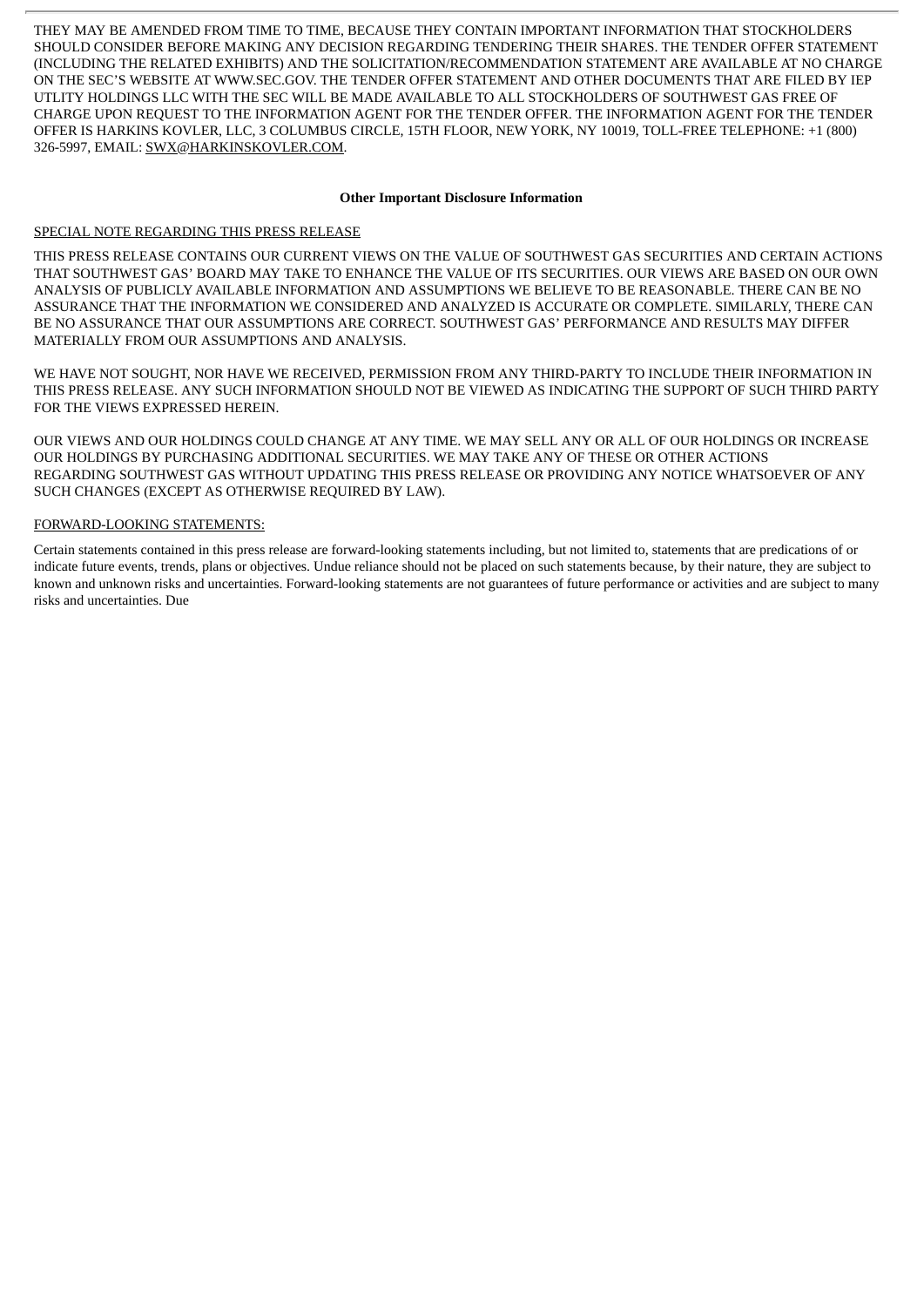to such risks and uncertainties, actual events or results or actual performance may differ materially from those reflected or contemplated in such forward-looking statements. Forward-looking statements can be identified by the use of the future tense or other forward-looking words such as "believe," "expect," "anticipate," "intend," "plan," "estimate," "should," "may," "will," "objective," "projection," "forecast," "management believes," "continue," "strategy," "position" or the negative of those terms or other variations of them or by comparable terminology.

Important factors that could cause actual results to differ materially from the expectations set forth in this press release include, among other things, the factors identified in Southwest Gas' public filings. Such forward-looking statements should therefore be construed in light of such factors, and we are under no obligation, and expressly disclaim any intention or obligation, to update or revise any forward-looking statements, whether as a result of new information, future events or otherwise, except as required by law.

### **Contacts:**

# **Information Agent**

Harkins Kovler, LLC Peter Harkins / Jordan Kovler (212) 468-5390 / (212) 468-5384 pharkins@harkinskovler.com / jkovler@harkinskovler.com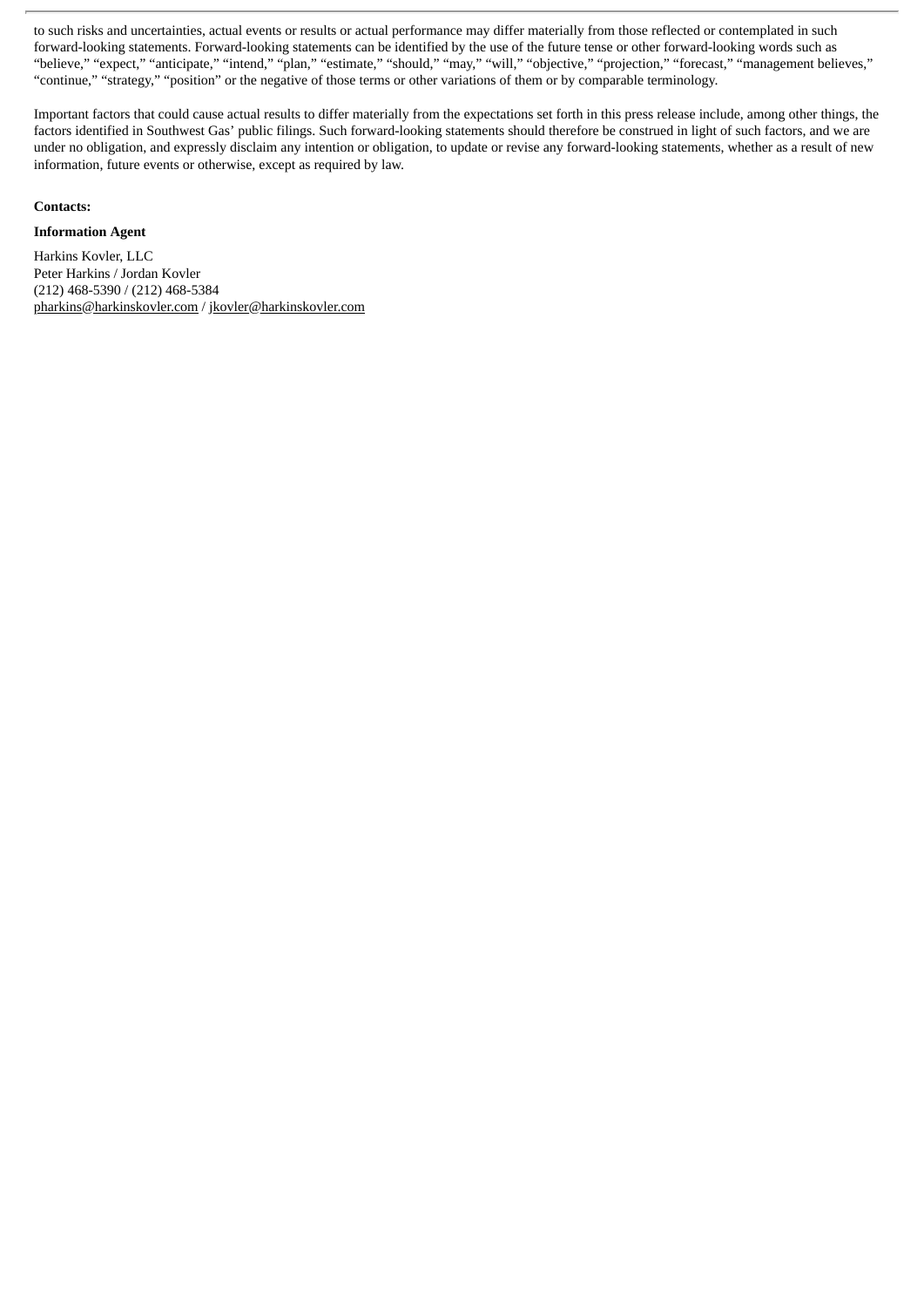#### **Carl C. Icahn Issues Open Letter to Stockholders of Southwest Gas**

Sunny Isles Beach, Florida, January 26, 2022 — Today, Carl C. Icahn released the following open letter to the stockholders of Southwest Gas Holdings, Inc. (NYSE: SWX).

# **Investor Contacts:**

Harkins Kovler, LLC Peter Harkins / Jordan Kovler (212) 468-5390 / (212) 468-5384 pharkins@harkinskovler.com / jkovler@harkinskovler.com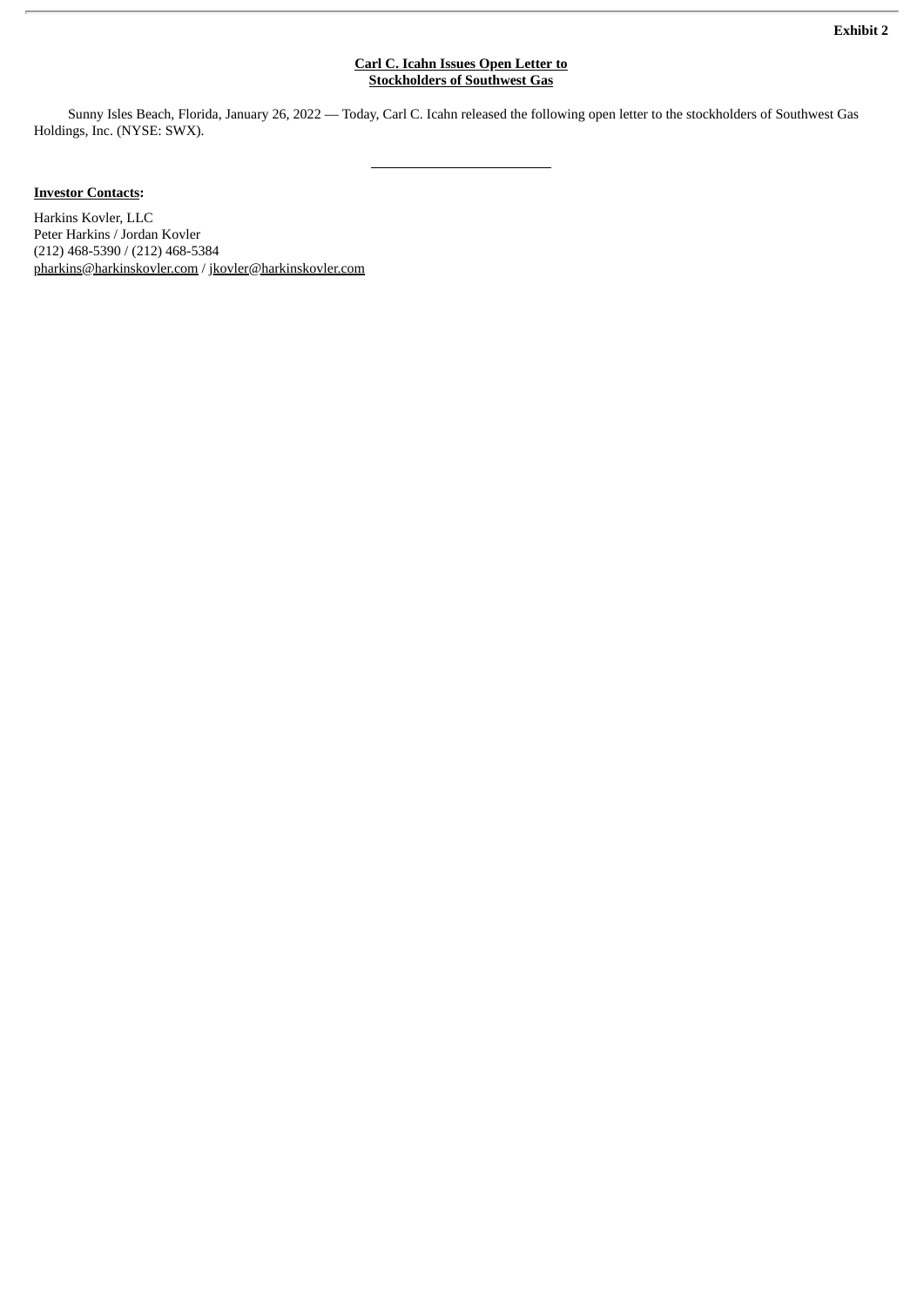Dear Fellow SWX Stockholders:

We are writing with an update on our tender offer and commentary on management's recent actions.

Today we announced that we have extended the expiration date and amended the structure of our tender offer in a manner that we believe allows us to close the offer prior to obtaining regulatory approvals. As a result, regardless of how many SWX shares are ultimately tendered to us, all shares tendered will be purchased at \$75 per share. However, we have agreed to only be able to vote an aggregate of 24.9% of the outstanding shares (which includes the shares we currently hold). All shares that are tendered above this amount will be placed into one or more trusts and voted by, and in the sole discretion of, completely independent trustees. These trusts will be the record owner of the shares and the trustees will be subject to instructions in the trust agreements that will require all shares in the trusts to be voted by the trustees without any consultation with us. We have evaluated this structure extensively with our advisors and third parties and believe that it will obviate the need to obtain regulatory approval prior to the closing of our tender offer. Regulatory approvals may ultimately be required if we determine that we wish to own these shares directly. The process for obtaining these approvals would occur only after the closing of our offer and tendering stockholders have been paid.

The incumbent SWX board has claimed – falsely – that, because our acquisition of control of SWX will require regulatory approval, our offer is "highly illusory and it is very unlikely that stockholders will ever receive any offer consideration." Today's change takes that false claim completely off the table. Indeed, we find it amusing that SWX directors and management seem to be relying on regulators to save their jobs when the repeated admonishments of SWX by those same regulators seems to indicate that they will likely rejoice if there is a regime change at the Company.

Stockholders' participation in our tender offer is currently being blocked by the egregious poison pill and other entrenchment devices enacted by the incumbent SWX directors to protect their jobs. Rather than allow stockholders to receive a significant premium (currently approximately \$10 per share) for their shares, the incumbent board continues to hold them hostage to management's poorly conceived plan (if one can even call a willy-nilly, debtladen acquisition spree a plan), including the value destructive and counter-intuitive acquisition of Questar Pipelines. Therefore, to ensure that the removal of these impediments will be evaluated by conflict-free directors, we have added a condition to the offer requiring that at least a majority of our slate of nominees must be elected to the board at the upcoming 2022 annual meeting.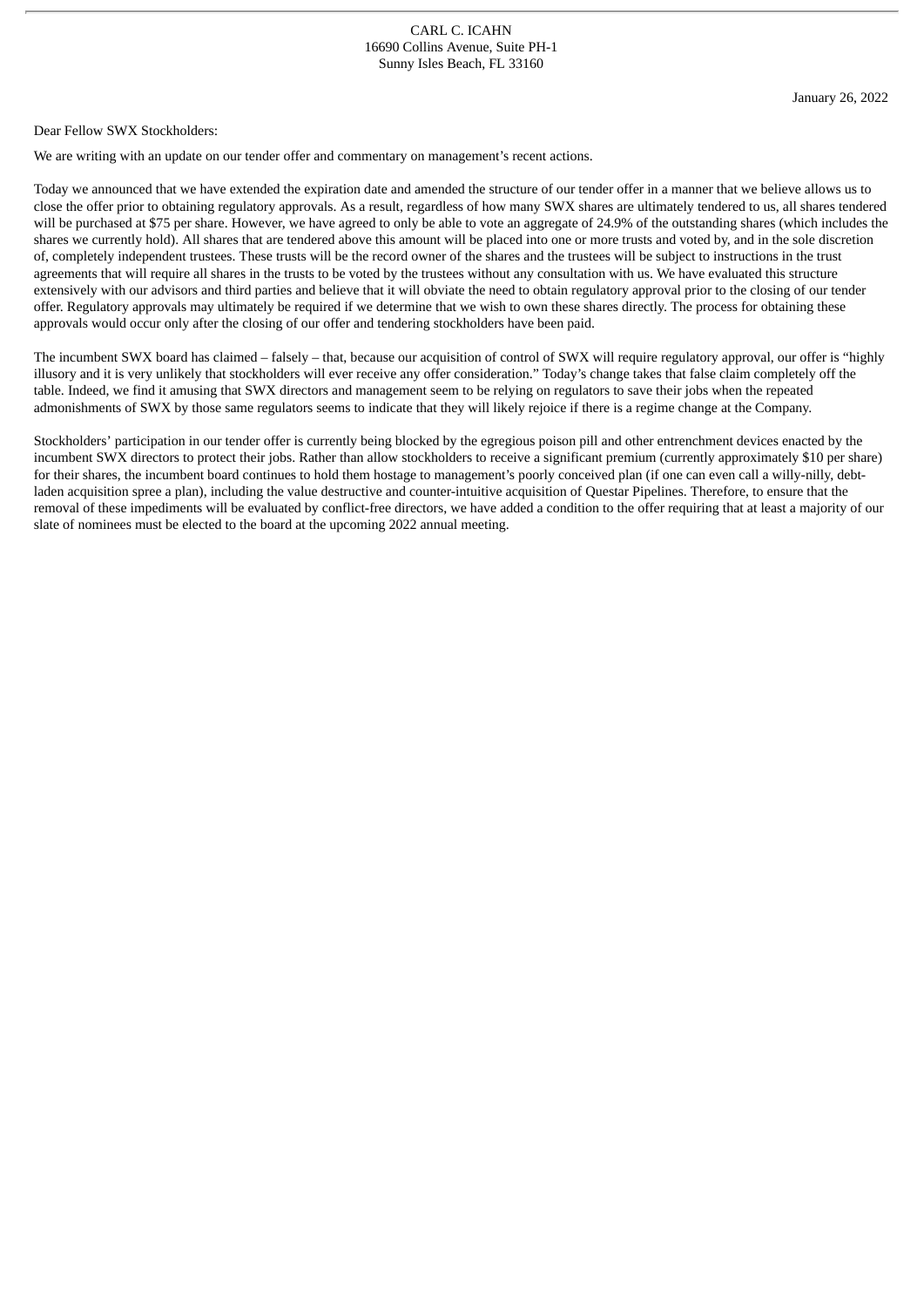We have thus added a degree of certainty to our offer that even this board's doublespeak cannot obfuscate. Indeed, following these changes, our offer contains far fewer conditions than most other tender offers (e.g., our offer is not subject to any due diligence or financing conditions). Additionally, we will no longer be constrained by the incumbent board's onerous poison pill because we are highly optimistic that once our slate of highly qualified and independent directors is elected, they will work expeditiously to remove all impediments that are currently preventing stockholders from receiving a premium for their shares. It would be instructive to review the tender offer we launched in 2012 for the common shares of CVR Energy, along with a proxy contest to replace the incumbent board of CVR. The incumbent board and management of CVR were as disliked as the incumbent board and management of SWX now are. As in the case of the current SWX situation. CVR followed the standard playbook by arrogantly ignoring the will of stockholders and implementing a poison pill to protect their jobs and deny stockholders the right to choose for themselves whether they wished to accept our tender offer and receive a high premium for their shares. But when stockholders overwhelmingly tendered, indicating their intention to vote in a new board that would remove the pill, thereby allowing the Icahn group to purchase their stock at a high premium, the incumbents resigned rather than almost certainly losing in the proxy contest. Significantly, the resigning incumbents were granted releases against lawsuits. We believe the SWX board and management would similarly resign if a large percentage of shares were tendered. We cannot help but believe that releases might prove to be very desirable and useful to the SWX board and management based on **our review of their past negligent actions.**

We encourage all stockholders who are interested in accepting our offer to tender **NOW** to send a clear message to the incumbent SWX directors that stockholders will no longer abide their self-interested defensive tactics. Stockholders are always free to withdraw their shares at any time prior to the expiration of our offer. And for those stockholders who wish to be aligned with us and maintain an interest in a new SWX that will work assiduously to repair the fractured relationships that the incumbent board has fostered with regulators and customers alike, we welcome your support and encourage you to voice your opinions at the upcoming annual meeting. We believe that not only will continuing stockholders see the value of their investment in SWX significantly enhanced following a successful tender, but customers will also benefit greatly from a more accountable management team, less corporate waste, a renewed focus on the utility and a monetization of the services division and the ill-advised Questar asset.

Stockholders are emphatically voting "NO" on management's plan through continued share price underperformance. **As you can see from the below** chart, SWX has underperformed as compared to its natural gas utility peers by ~20% since October 1, 2021 (the Friday prior to the date on **which the Questar Pipelines deal was leaked).**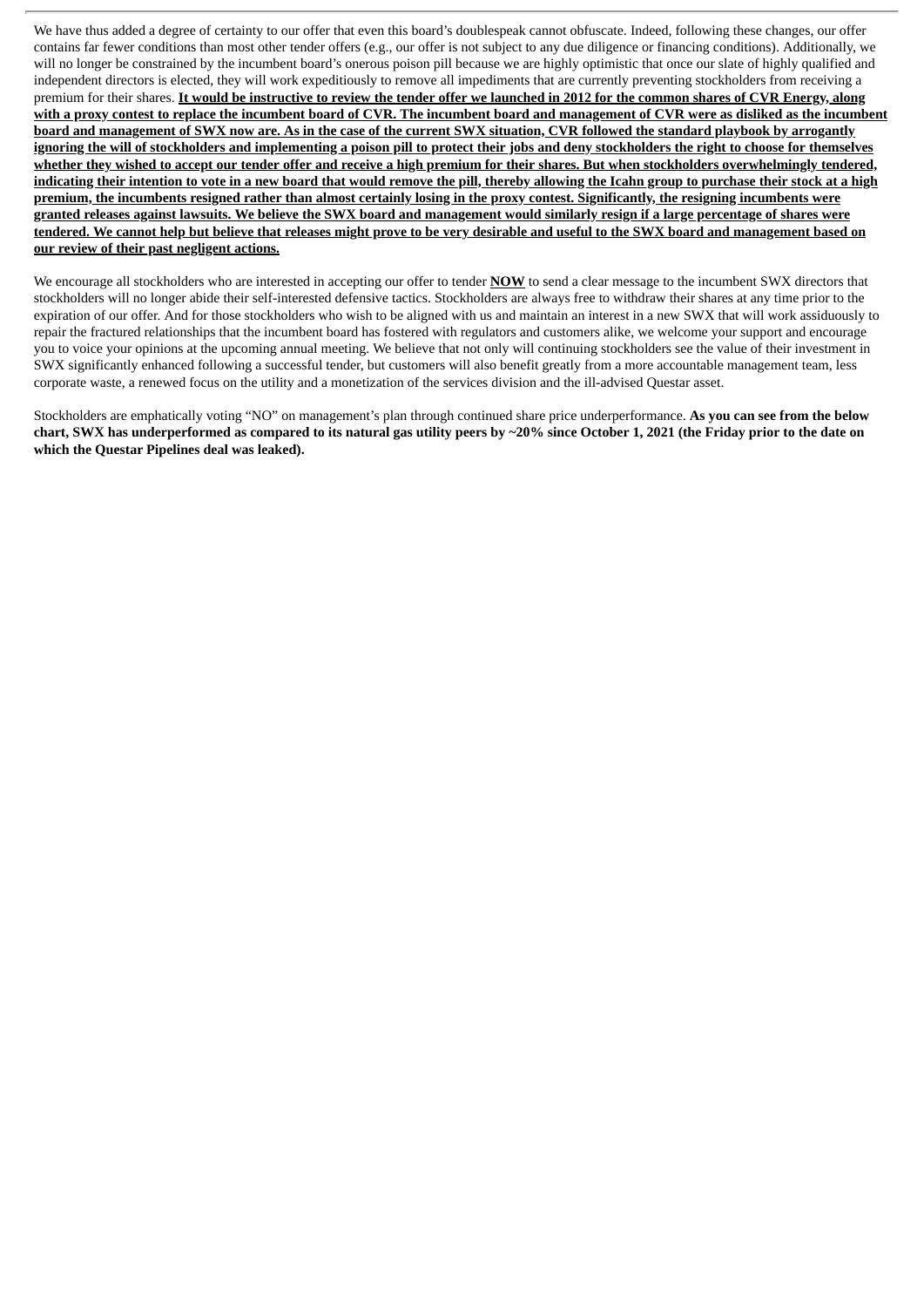

We view these developments as an inevitable march to the installment of a new board with a value-enhancing and responsible business plan. We encourage all stockholders to voice their displeasure to SWX's management, to participate in our tender offer and, in due course, to vote for the election of our highly qualified director nominees. We are hopeful that SWX will allow stockholders to decide their own fate without the interference of boardimposed entrenchment devices.

Sincerely yours,

Carl C. Icahn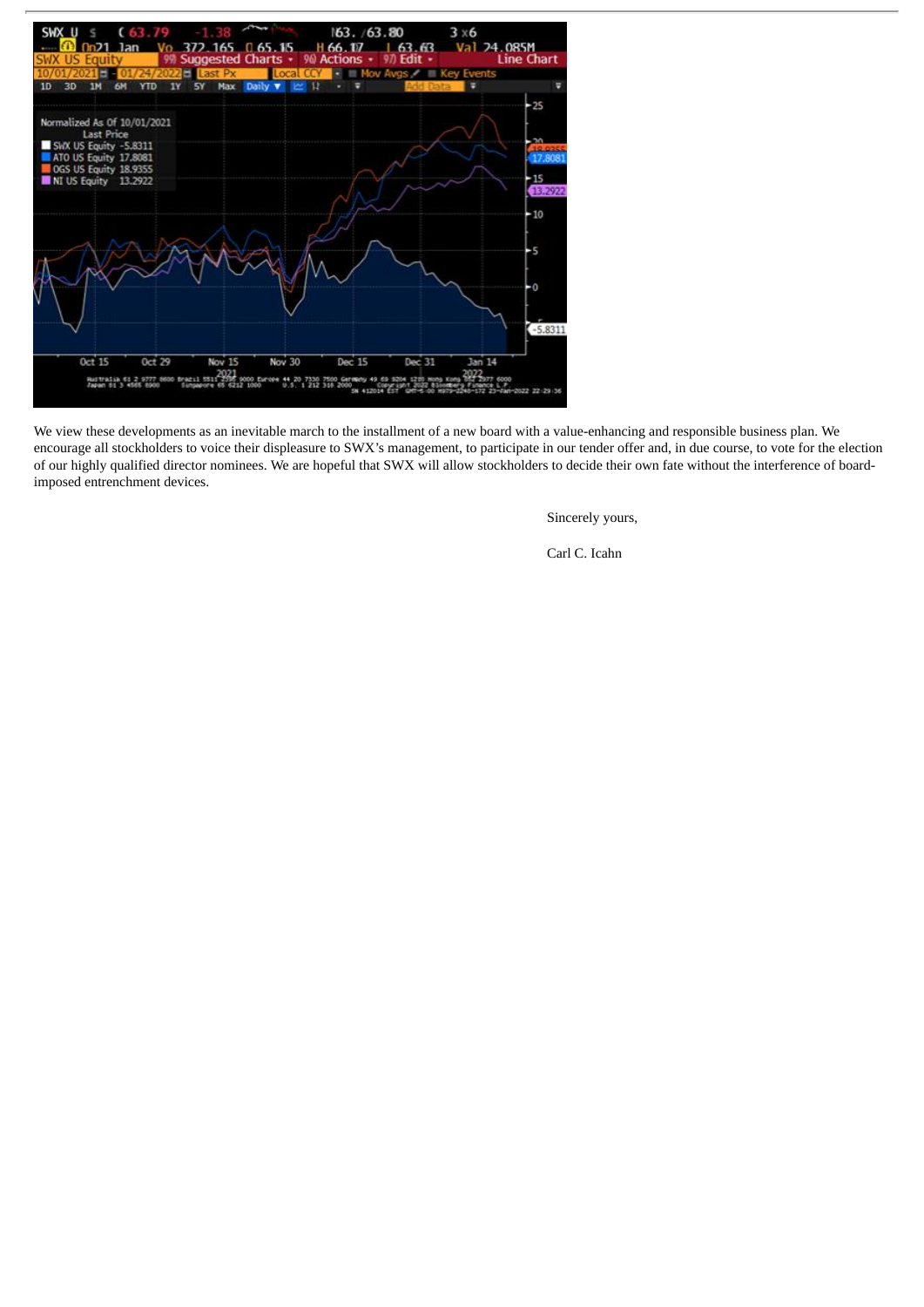#### **Additional Information and Where to Find It; Participants in the Solicitation and Notice to Investors**

SECURITY HOLDERS ARE ADVISED TO READ THE PROXY STATEMENT AND OTHER DOCUMENTS RELATED TO THE SOLICITATION OF PROXIES BY CARL C. ICAHN AND HIS AFFILIATES FROM THE STOCKHOLDERS OF SOUTHWEST GAS HOLDINGS, INC. ("SOUTHWEST GAS") FOR USE AT THE ANNUAL MEETING OF STOCKHOLDERS OF SOUTHWEST GAS WHEN THEY BECOME AVAILABLE BECAUSE THEY WILL CONTAIN IMPORTANT INFORMATION, INCLUDING INFORMATION RELATING TO THE PARTICIPANTS IN SUCH PROXY SOLICITATION. WHEN COMPLETED, A DEFINITIVE PROXY STATEMENT AND A FORM OF PROXY WILL BE MAILED TO STOCKHOLDERS OF SOUTHWEST GAS AND WILL ALSO BE AVAILABLE AT NO CHARGE AT THE SECURITIES AND EXCHANGE COMMISSION'S ("SEC") WEBSITE AT HTTP://WWW.SEC.GOV. INFORMATION RELATING TO THE PARTICIPANTS IN SUCH PROXY SOLICITATION IS CONTAINED IN THE SCHEDULE 14A FILED BY CARL C. ICAHN AND HIS AFFILIATES WITH THE SECURITES AND EXCHANGE COMMISSION ON DECEMBER 15, 2021. EXCEPT AS OTHERWISE DISCLOSED IN THE SCHEDULE 14A, THE PARTICIPANTS HAVE NO INTEREST IN SOUTHWEST GAS. THE SOLICITATION DISCUSSED HEREIN RELATES TO THE SOLICITATION OF PROXIES FOR USE AT THE 2022 ANNUAL MEETING OF STOCKHOLDERS OF SOUTHWEST GAS HOLDINGS.

THIS COMMUNICATION IS FOR INFORMATIONAL PURPOSES ONLY AND IS NOT A RECOMMENDATION, AN OFFER TO PURCHASE OR A SOLICITATION OF AN OFFER TO SELL SHARES. IEP UTILITY HOLDINGS LLC, AN AFFILIATE OF ICAHN ENTERPRISES, FILED A TENDER OFFER STATEMENT AND RELATED EXHIBITS WITH THE SEC ON OCTOBER 27, 2021. SOUTHWEST GAS FILED A SOLICITATION/ RECOMMENDATION STATEMENT WITH RESPECT TO THE TENDER OFFER WITH THE SEC ON NOVEMBER 9, 2021. STOCKHOLDERS OF SOUTHWEST GAS ARE STRONGLY ADVISED TO READ THE TENDER OFFER STATEMENT (INCLUDING THE RELATED EXHIBITS) AND THE SOLICITATION/RECOMMENDATION STATEMENT, AS THEY MAY BE AMENDED FROM TIME TO TIME, BECAUSE THEY CONTAIN IMPORTANT INFORMATION THAT STOCKHOLDERS SHOULD CONSIDER BEFORE MAKING ANY DECISION REGARDING TENDERING THEIR SHARES. THE TENDER OFFER STATEMENT (INCLUDING THE RELATED EXHIBITS) AND THE SOLICITATION/RECOMMENDATION STATEMENT ARE AVAILABLE AT NO CHARGE ON THE SEC'S WEBSITE AT WWW.SEC.GOV. THE TENDER OFFER STATEMENT AND OTHER DOCUMENTS THAT ARE FILED BY IEP UTLITY HOLDINGS LLC WITH THE SEC WILL BE MADE AVAILABLE TO ALL STOCKHOLDERS OF SOUTHWEST GAS FREE OF CHARGE UPON REQUEST TO THE INFORMATION AGENT FOR THE TENDER OFFER. THE INFORMATION AGENT FOR THE TENDER OFFER IS HARKINS KOVLER, LLC, 3 COLUMBUS CIRCLE, 15TH FLOOR, NEW YORK, NY 10019, TOLL-FREE TELEPHONE: +1 (800) 326-5997, EMAIL: SWX@HARKINSKOVLER.COM.